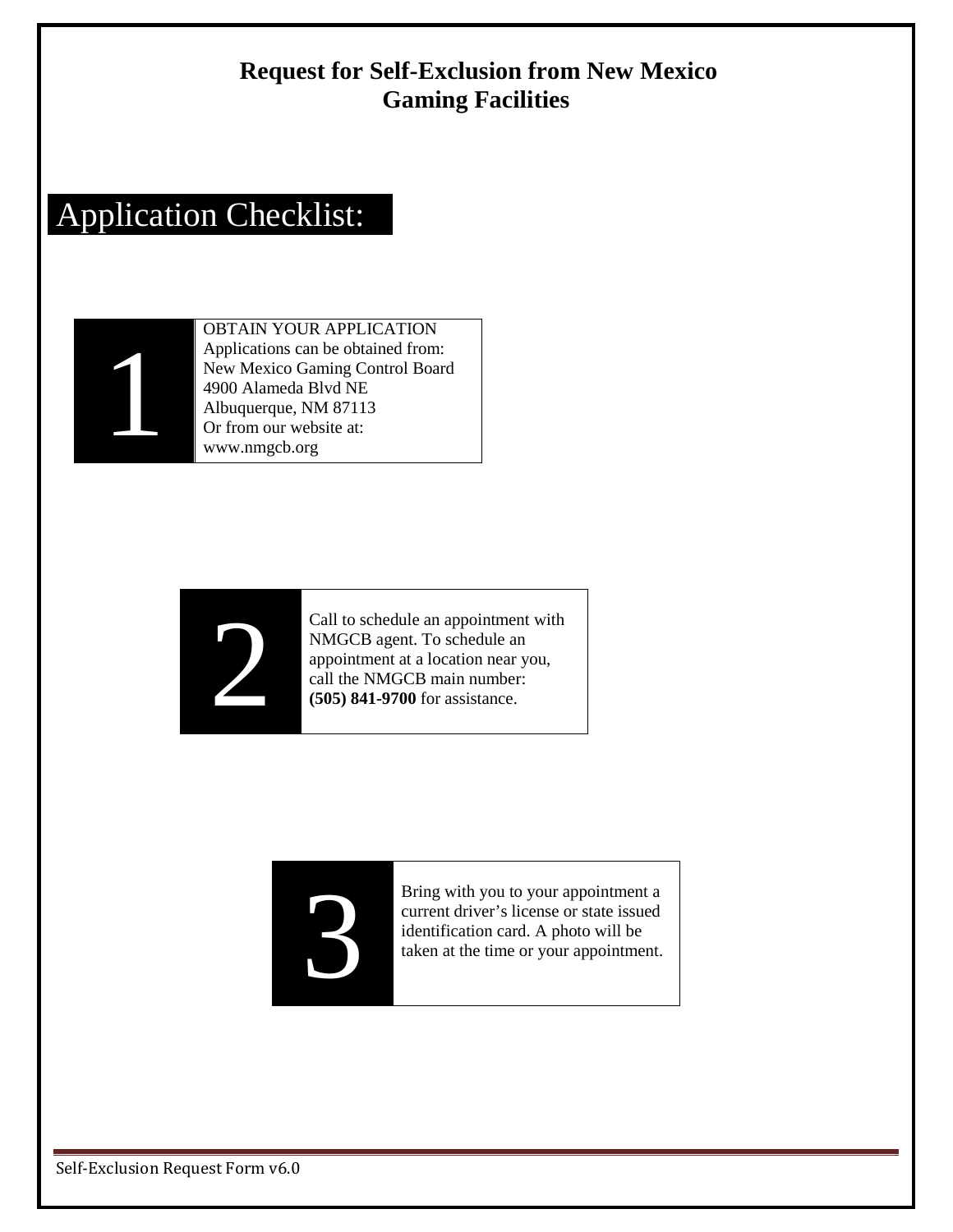### **Self-Exclusion Instructions and Procedure**

- The New Mexico Gaming Control Board (GCB) will make available a "Request for Self-Exclusion" form for any individual who wishes to self-exclude from gaming at any or all gaming facilities, including racetrack casino and/or Tribal gaming establishment.
- The person requesting self-exclusion must complete the entire form, leaving no space blank.
- The form must be signed by the person seeking self-exclusion, be properly notarized, and submitted to the GCB.
- A current color photograph showing only the head and shoulders of the person seeking self-exclusion must be included with the form.
- The exclusion is in effect immediately upon issuance of a Decision & Order approving the Request for Self-Exclusion.
- After the form is fully executed and notarized, the original form will be received and maintained by the GCB in a secure file.
- GCB will compile and distribute the list of self-excluded persons to the appropriate gaming establishment(s).
- Gaming establishments shall prohibit the payment of any hand-paid jackpot to a person who is on the self-exclusion list. Any jackpot won by a person on the self-exclusion list shall be used by the Gaming Establishment to fund or support programs for the treatment and assistance of compulsive gamblers pursuant to Section 4(B) (16) of the 2015 Compact and Section 60-2E-34.1(6) of the Gaming Control Act.
- The request for self-exclusion shall remain in effect during the full time period selected by the person requesting self-exclusion. The person's name will be removed from the self-exclusion list upon expiration of the time frame selected or upon a subsequent Decision and Order of the Board granting a request to be removed from the self-exclusion list.
- The list of self-excluded persons shall not be subject to public inspection.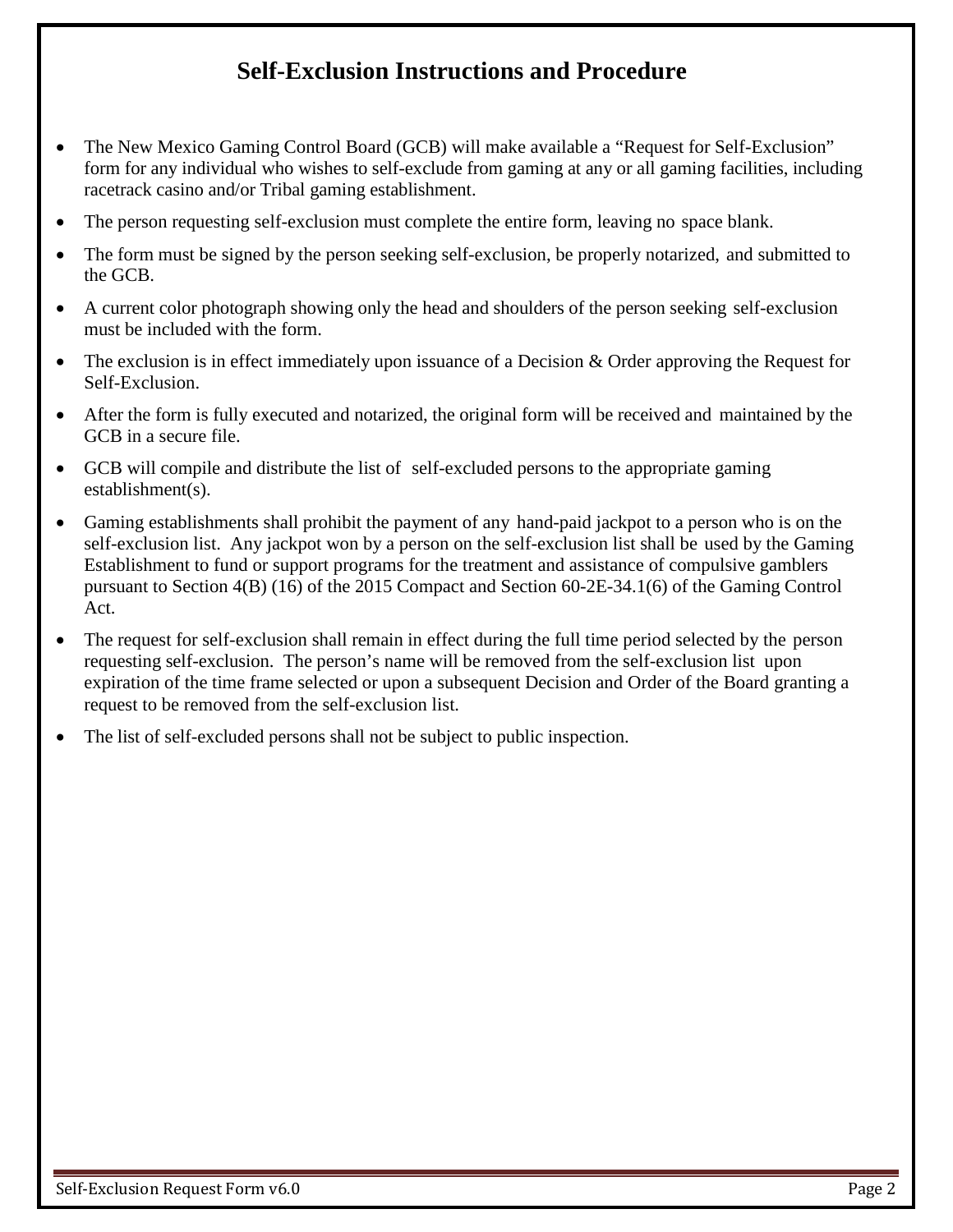|                                                                                                                                                                 | <b>PLEASE PRINT</b>                                                                                                                                                                                                                                                                                                     |  |
|-----------------------------------------------------------------------------------------------------------------------------------------------------------------|-------------------------------------------------------------------------------------------------------------------------------------------------------------------------------------------------------------------------------------------------------------------------------------------------------------------------|--|
|                                                                                                                                                                 |                                                                                                                                                                                                                                                                                                                         |  |
|                                                                                                                                                                 | Last, First & Middle (Include Sr., Jr., etc. if applicable)                                                                                                                                                                                                                                                             |  |
| <b>Number and Street</b>                                                                                                                                        | Apt                                                                                                                                                                                                                                                                                                                     |  |
|                                                                                                                                                                 | City, State and Zip Code                                                                                                                                                                                                                                                                                                |  |
|                                                                                                                                                                 |                                                                                                                                                                                                                                                                                                                         |  |
|                                                                                                                                                                 | <b>Contact Phone #2</b>                                                                                                                                                                                                                                                                                                 |  |
|                                                                                                                                                                 |                                                                                                                                                                                                                                                                                                                         |  |
|                                                                                                                                                                 |                                                                                                                                                                                                                                                                                                                         |  |
|                                                                                                                                                                 |                                                                                                                                                                                                                                                                                                                         |  |
|                                                                                                                                                                 | Height: Feet Inches Weight: Lbs.                                                                                                                                                                                                                                                                                        |  |
|                                                                                                                                                                 |                                                                                                                                                                                                                                                                                                                         |  |
|                                                                                                                                                                 |                                                                                                                                                                                                                                                                                                                         |  |
| How long would you like to be excluded from gaming establishments? (see below)                                                                                  |                                                                                                                                                                                                                                                                                                                         |  |
|                                                                                                                                                                 |                                                                                                                                                                                                                                                                                                                         |  |
| Which gaming establishment(s) would you like to be excluded from? (see below)<br>Please initial in the box to the right of the gaming establishment(s).         | <b>Ruidoso Downs Billy The Kid Casino</b><br><b>Sunland Park Racetrack &amp; Casino</b><br><b>Sunray Park &amp; Casino</b><br>The Downs Racetrack & Casino<br>Zia Park & Black Gold Casino<br><b>All Racetrack Casinos</b><br><i><b>*Gaming Facilities Statewide</b></i><br>*(All Racetrack & Tribal Gaming Facilities) |  |
| Affix a recent passport quality photograph here<br>showing head and shoulders of person to be excluded.<br>Photograph must be attached to complete application. |                                                                                                                                                                                                                                                                                                                         |  |

Self-Exclusion Request Form v6.0 Page 3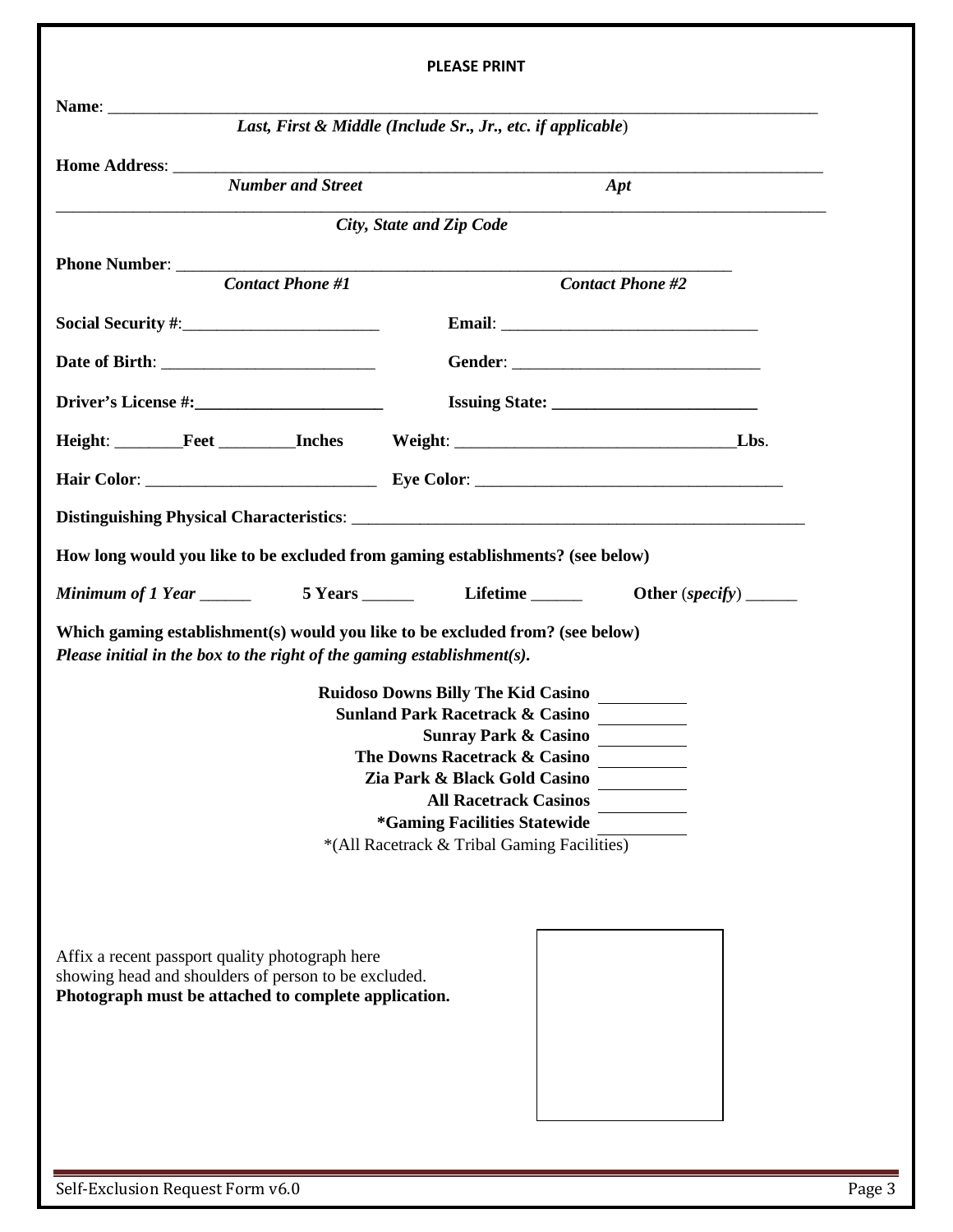#### **Acknowledgement**

I hereby acknowledge my intent to voluntarily exclude myself from gaming establishments in the State of New Mexico that I have requested exclusion from and:

- **I declare** that I am a problem gambler and wish to be placed on the Board's List of Self Excluded Persons.\_\_\_\_\_\_\_\_ (initial)
- **I declare** that I am capable of making an informed decision to voluntarily exclude myself from the designated gaming establishment(s).
- **I declare** that I am completing this application of my own free will, without undue influence or coercion from a third party.
- **I understand** that the list will be provided to each gaming establishment(s) and its employees and key executives from which I have requested exclusion in the State of New Mexico.
- **I fully** authorize the GCB and its staff to release my photo and the contents of this application to the gaming establishment(s) and the employees and key executives of these establishments from which I have requested exclusion in the State of New Mexico.
- **I understand** that a gaming establishment(s) is immune from liability arising out of its efforts to exclude me.
- **I agree** not to visit, enter or be present in the gaming establishment(s) from which I have requested exclusion in the State of New Mexico.
- **I understand** that it is not the responsibility of the GCB or the gaming establishment(s) to stop me from entering the gaming establishment(s) from which I have requested exclusion in the State of New Mexico.
- I fully understand that as a self-excluded person, if I am found to be present at a gaming establishment(s) from which I have been excluded, I will be subject to removal and I shall forfeit all winnings, credits, tokens or vouchers received by me while present at the gaming establishment(s). The winnings, credits, tokens or vouchers will be used by the gaming establishment to fund or support programs for the treatment and assistance of compulsive gamblers.
- **I understand** the GCB staff may contact me regarding the self-exclusion process.
- **I agree** to notify the GCB of any change in information provided in this application within 30 days of the change.
- **I understand** that I must remain on the self-exclusion list for a minimum of one year.
- **All of the information provided by me in this application and acknowledgement is complete, truthful and accurate**.

|                                                                                                           | Last, First and Middle (Include Sr., Jr., etc if applicable) |                      |        |
|-----------------------------------------------------------------------------------------------------------|--------------------------------------------------------------|----------------------|--------|
|                                                                                                           |                                                              |                      |        |
|                                                                                                           | Must be witnessed by notary public                           |                      |        |
|                                                                                                           |                                                              |                      |        |
| County of:                                                                                                |                                                              |                      |        |
| Subscribed and sworn to before me by _________________________________this _____________________day of    |                                                              |                      |        |
| $\overbrace{\hspace{2.5cm}}^{20}$ , $\overbrace{\hspace{2.5cm}}^{20}$ , $\overbrace{\hspace{2.5cm}}^{20}$ |                                                              |                      |        |
|                                                                                                           |                                                              | Signed:              |        |
|                                                                                                           |                                                              | <b>Notary Public</b> |        |
| Signature or ID of Translator:                                                                            |                                                              |                      |        |
|                                                                                                           |                                                              |                      |        |
| Self-Exclusion Request Form v6.0                                                                          |                                                              |                      | Page 4 |